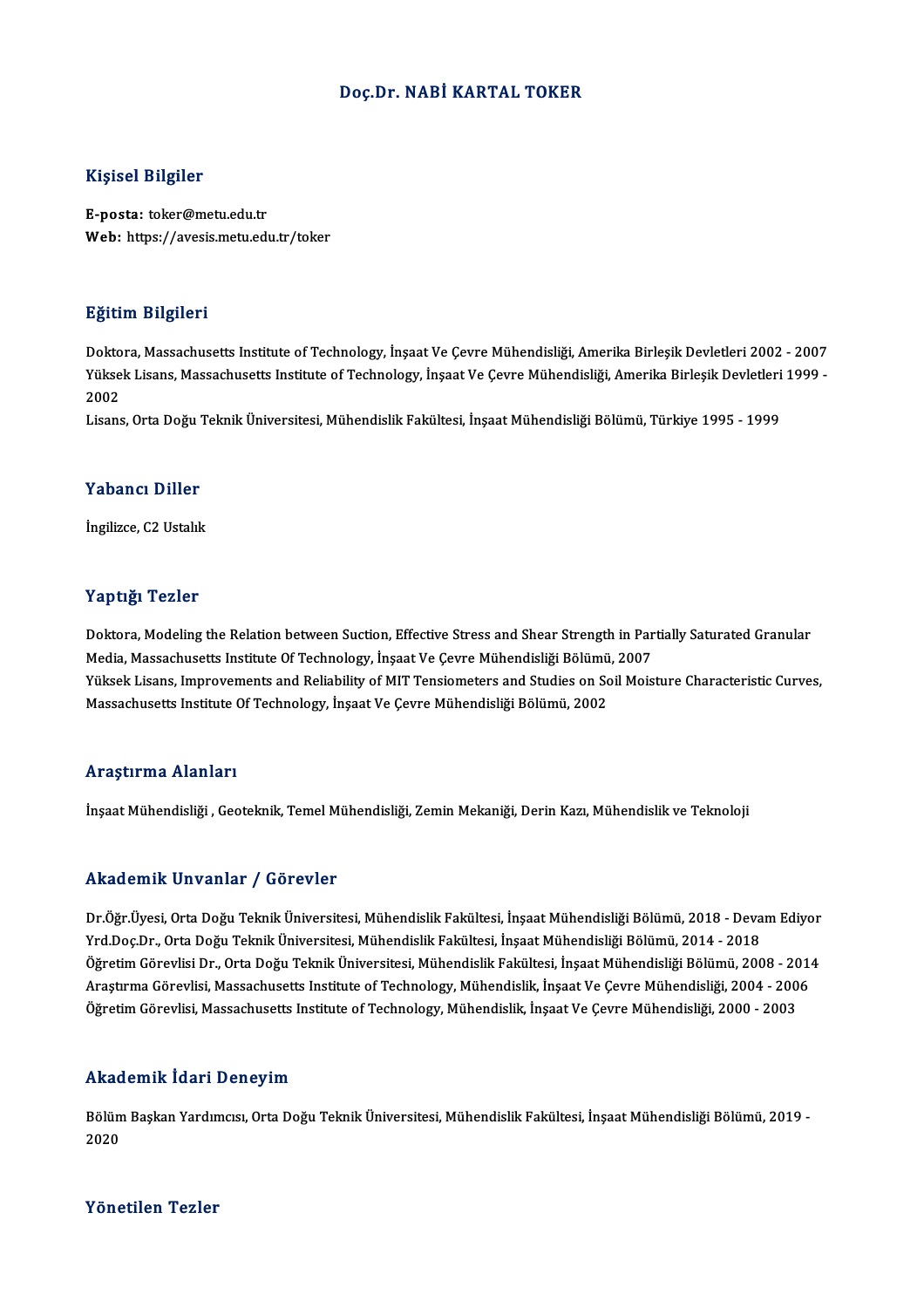HUVAJ SARIHAN N., TOKER N. K. , Numerical simulation of infiltration and evaporation for unsaturated infinite soil<br>slapes. Viltrek Lisans, M RIBHAN(Öğrensi), 2017 HUVAJ SARIHAN N., TOKER N. K. , Numerical simu<br>slopes, Yüksek Lisans, M.BİRHAN(Öğrenci), 2017<br>TOKER N. K., Hydne meshanisel behavion of unsat HUVAJ SARIHAN N., TOKER N. K. , Numerical simulation of infiltration and evaporation for unsaturated infinite so<br>slopes, Yüksek Lisans, M.BİRHAN(Öğrenci), 2017<br>TOKER N. K. , Hydro-mechanical behavior of unsaturated specime

slopes, Yüksek Lisans, M.BİRHAN(Öğrenci), 2017<br>TOKER N. K. , Hydro-mechanical behavior of unsaturated sp<br>compacted specimens, Doktora, R.AHMADİ(Öğrenci), 2016<br>TOKER N. K., Develenment of computer contrelled trievial t

TOKER N. K. , Hydro-mechanical behavior of unsaturated specimens isotropically reconstituted from slurry and compacted specimens, Doktora, R.AHMADİ(Öğrenci), 2016<br>TOKER N. K. , Development of computer-controlled triaxial t compacted specimens, Doktora, R.AHMADİ(Ö<br>TOKER N. K. , Development of computer-con<br>Yüksek Lisans, M.ALYOUSIF(Öğrenci), 2015<br>TOKER N. K., Obtaining soil water characteri TOKER N. K. , Development of computer-controlled triaxial test setup and study on multistage triaxial test on sand,<br>Yüksek Lisans, M.ALYOUSIF(Öğrenci), 2015<br>TOKER N. K. , Obtaining soil-water characteristic curves by numer

Yüksek Lisans, M.ALYOUSIF(Öğrenci)<br>TOKER N. K. , Obtaining soil-water ch<br>Lisans, A.SHOARIAN(Öğrenci), 2014<br>HUVALSARIHAN N. TOKER N. K. S... TOKER N. K. , Obtaining soil-water characteristic curves by numerical modeling of drainage in particulate media, Y<br>Lisans, A.SHOARIAN(Öğrenci), 2014<br>HUVAJ SARIHAN N., TOKER N. K. , Suya doygun olmayan zeminlerde yağmurla t

Lisans, A.SHOARIAN(Öğrenci), 2014<br>HUVAJ SARIHAN N., TOKER N. K. , Su<br>M.Ahmadi(Öğrenci), 2014 HUVAJ SARIHAN N., TOKER N. K. , Suya doygun olmayan zeminlerde yağmurla tetiklenen sığ heyelanlar., Doktora,<br>M.Ahmadi(Öğrenci), 2014<br>TOKER N. K. , A preliminary study on construction of a high capacity tensiometer and its

M.Ahmadi(Öğrenci), 2014<br>TOKER N. K. , A preliminary study on construction of a high capacity<br>suction in unsaturated soils, Yüksek Lisans, A.OKAN(Öğrenci), 2013<br>TOKER N. K., Yüksek kapasiteli tansiyemetre yanımı ve deymamış TOKER N. K. , A preliminary study on construction of a high capacity tensiometer and its use in measurement of m<br>suction in unsaturated soils, Yüksek Lisans, A.OKAN(Öğrenci), 2013<br>TOKER N. K. , Yüksek kapasiteli tansiyomet

suction in unsaturated soils, Yüksek Lisans, A.OKAN(Öğrenci), 2013<br>TOKER N. K. , Yüksek kapasiteli tansiyometre yapımı ve doymamış zeminle<br>kullanılması hakkında ön çalışma., Yüksek Lisans, A.Okan(Öğrenci), 2013<br>TOKER N. K.

TOKER N. K. , Yüksek kapasiteli tansiyometre yapımı ve doymamış zeminlerde matrik emme gerilmesi ölçümünde kullanılması hakkında ön çalışma., Yüksek Lisans, A.Okan(Öğrenci), 2013<br>TOKER N. K. , Three dimensional finite elem kullanılması hakkında ön çalışm<br>TOKER N. K. , Three dimensiona<br>Lisans, P.ÖZLÜ(Öğrenci), 2012<br>TOKER N. K., Cataloging and ata TOKER N. K. , Three dimensional finite element analysis of a novel bracing system in small deep excavations, Yüksek<br>Lisans, P.ÖZLÜ(Öğrenci), 2012<br>TOKER N. K. , Cataloging and statistical evaluation of common mistakes in ge

Lisans, P.ÖZLÜ(Öğrenci), 2012<br>TOKER N. K. , Cataloging and statistical evaluation of common mista<br>on shallow foundations, Yüksek Lisans, G.ÖZYURT(Öğrenci), 2012<br>TOKER N. K., Comparison of fastar of safety ehteined from lim TOKER N. K. , Cataloging and statistical evaluation of common mistakes in geotechnical investigation reports for buildings<br>on shallow foundations, Yüksek Lisans, G.ÖZYURT(Öğrenci), 2012<br>TOKER N. K. , Comparison of factor o

on shallow foundations, Yüksek Lisans, G.ÖZYURT(Öğrenci), 201:<br>TOKER N. K. , Comparison of factor of safety obtained from limit<br>finite element modeling, Yüksek Lisans, V.ENGİN(Öğrenci), 2012

# finite element modeling, Yüksek Lisans, V.ENGİN(Öğrenci), 2012<br>SCI, SSCI ve AHCI İndekslerine Giren Dergilerde Yayınlanan Makaleler

CI, SSCI ve AHCI Indekslerine Giren Dergilerde Yayınlanan Makaleler<br>I. Simulation of hysteresis in soil-water retention with a correlation between the invading pressure to<br>the severning effective flow area  $\frac{1}{100}$  Simulation of hysteresis in soil-way<br>the governing effective flow area<br>Setteri A.S. Siebelist M. TOVER N.V. the governing effective flow area<br>Sattari A. S., Siebelist M., TOKER N. K., Wuttke F. GRANULARMATTER, cilt.22, sa.2,2020 (SCI İndekslerineGirenDergi) Sattari A. S., Siebelist M., TOKER N. K., Wuttke F.<br>GRANULAR MATTER, cilt.22, sa.2, 2020 (SCI Indekslerine Giren Dergi)<br>II. Exponential Equation for Predicting Shear Strength Envelope of Unsaturated Soils<br>Ahmedi Naghadah B Ahmadi Naghadeh R., TOKER N. K. Exponential Equation for Predicting Shear Strength Envelope of Unsaturated<br>Ahmadi Naghadeh R., TOKER N. K.<br>International Journal of Geomechanics, cilt.19, sa.7, 2019 (SCI İndekslerine Giren Dergi)<br>A New Jostronia Snesimen Ahmadi Naghadeh R., TOKER N. K.<br>International Journal of Geomechanics, cilt.19, sa.7, 2019 (SCI İndekslerine Giren Dergi)<br>III. A New Isotropic Specimen Preparation Method from Slurry for both Saturated and Unsaturated<br>Trie International Journal of Geomechanics, cilt.19, sa.7, 2019 (SCI Indekslerine Giren Dergi)<br>A New Isotropic Specimen Preparation Method from Slurry for both Saturate<br>Triaxial Testing of a Low-Plasticity Silt<br>Ahmadi-Naghadeh A New Isotropic Specimen Pre<br>Triaxial Testing of a Low-Plast<br>Ahmadi-Naghadeh R., TOKER N.K.<br>CEOTECUNICAL TESTING JOUPNA GEOTECHNICAL TESTING JOURNAL, cilt.42, sa.4, ss.854-879, 2019 (SCI İndekslerine Giren Dergi) Ahmadi-Naghadeh R., TOKER N. K.<br>GEOTECHNICAL TESTING JOURNAL, cilt.42, sa.4, ss.854-879, 2019 (SCI İndekslerine Giren Dergi)<br>IV. Effect of Unsaturated Soil Properties on the Intensity-Duration Threshold for Rainfall Trigge **GEOTECHNIC**<br>Effect of Ur<br>Landslides<br>Konanoğlu M Effect of Unsaturated Soil Properties on the Inte:<br>Landslides<br>Kenanoğlu M. B. , Ahmadi-Adli M., Toker N. K. , Huvaj N.<br>TEKNIK DEPCL silt 20. ss 9009 9027-2019 (SCL Indeksl Landslides<br>Kenanoğlu M. B. , Ahmadi-Adli M., Toker N. K. , Huvaj N.<br>TEKNIK DERGI, cilt.30, ss.9009-9027, 2019 (SCI İndekslerine Giren Dergi)<br>Painfall triggared landslides in an unsaturated seil: a laboratary. Kenanoğlu M. B., Ahmadi-Adli M., Toker N. K., Huvaj N.<br>TEKNIK DERGI, cilt.30, ss.9009-9027, 2019 (SCI İndekslerine Giren Dergi)<br>V. Rainfall-triggered landslides in an unsaturated soil: a laboratory flume study<br>Ahmadi Adli TEKNIK DERGI, cilt.30, ss.9009-9027, 2019 (S<br>Rainfall-triggered landslides in an unsat<br>Ahmadi-Adli M., Huvaj Sarıhan N., Toker N. K.<br>ENVIRONMENTAL EARTH SCIENCES cilt.76-2 Rainfall-triggered landslides in an unsaturated soil: a laboratory flume<br>Ahmadi-Adli M., Huvaj Sarıhan N., Toker N. K.<br>ENVIRONMENTAL EARTH SCIENCES, cilt.76, 2017 (SCI İndekslerine Giren Dergi)<br>Volume Change Measurement in Ahmadi-Adli M., Huvaj Sarıhan N., Toker N. K.<br>ENVIRONMENTAL EARTH SCIENCES, cilt.76, 2017 (SCI İndekslerine Giren Dergi)<br>VI. Volume Change Measurement in Triaxial Tests by Monitoring Cell Fluid Volume Based on<br>Viscoelastic ENVIRONMENTAL EARTH SCIENCES, cilt.76, 2017 (SCI İndekslerine Giren Dergi) Ahmadi-Naghadeh R., TOKER N. K. GEOTECHNICAL TESTING JOURNAL, cilt.40, sa.4, ss.683-697, 2017 (SCI İndekslerine Giren Dergi) Ahmadi-Naghadeh R., TOKER N. K.<br>GEOTECHNICAL TESTING JOURNAL, cilt.40, sa.4, ss.683-697, 2017 (SCI İndekslerine Giren Dergi)<br>VII. Obtaining soil-water characteristic curves by numerical modeling of drainage in particul GEOTECHNICAL TESTING<br>Obtaining soil-water c.<br>Sattari A. S., TOKER N. K.<br>COMBUTERS AND CEOTE Obtaining soil-water characteristic curves by numerical modeling of drainage in<br>Sattari A. S., TOKER N. K.<br>COMPUTERS AND GEOTECHNICS, cilt.74, ss.196-210, 2016 (SCI İndekslerine Giren Dergi)<br>Effective Strees and Shear Stre Sattari A. S., TOKER N. K.<br>COMPUTERS AND GEOTECHNICS, cilt.74, ss.196-210, 2016 (SCI Indeks)<br>VIII. Effective Stress and Shear Strength of Moist Uniform Spheres<br>TOVER N. K., Cormaine L.T., Culligan R. L. COMPUTERS AND GEOTECHNICS, cilt.74,<br>Effective Stress and Shear Strength<br>TOKER N. K. , Germaine J. T. , Culligan P. J.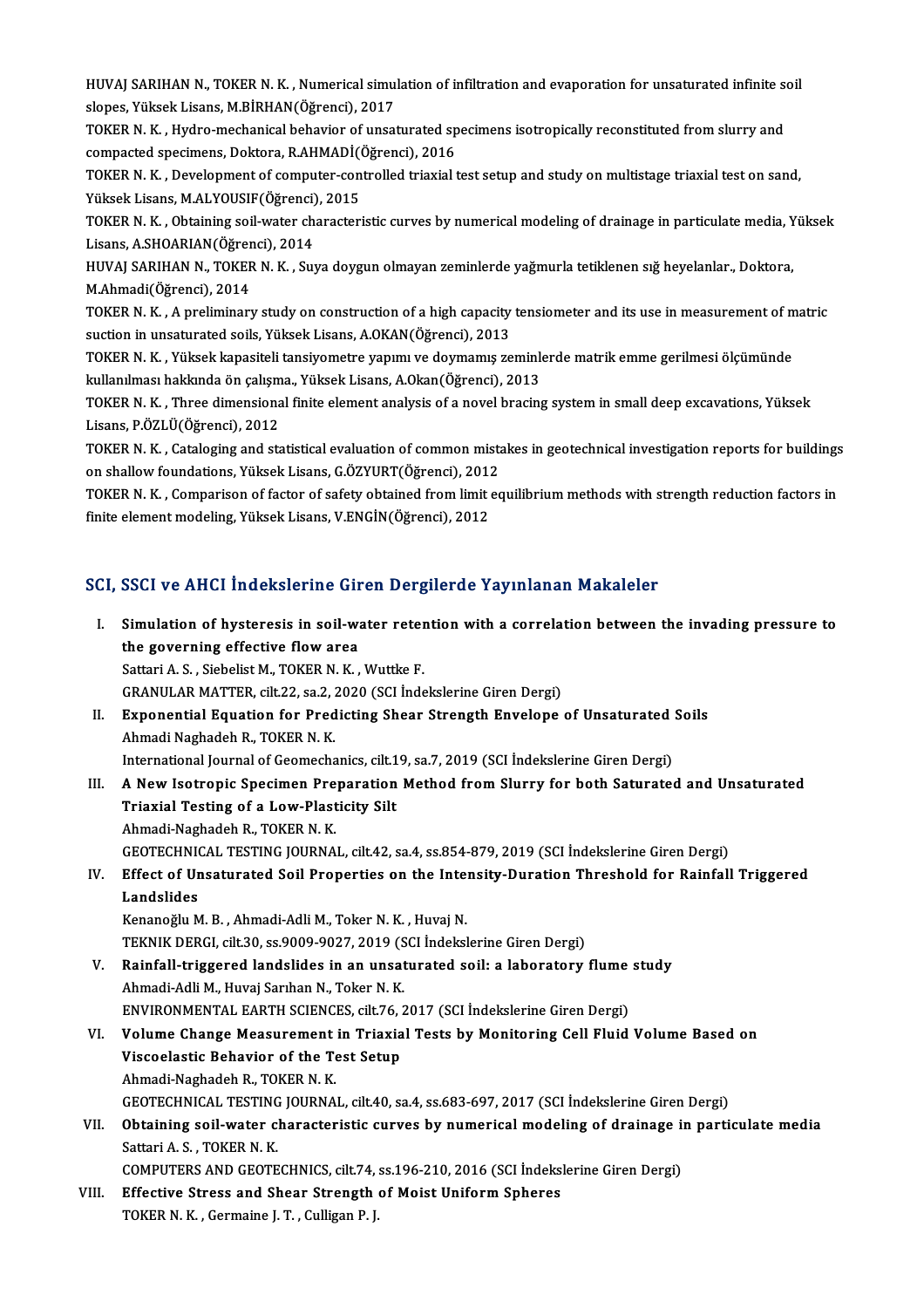VADOSE ZONE JOURNAL, cilt.13, sa.5, 2014 (SCI İndekslerine Giren Dergi)<br>A new technique for rapid measurement of sentinuous seil meisti

- VADOSE ZONE JOURNAL, cilt.13, sa.5, 2014 (SCI İndekslerine Giren Dergi)<br>IX. A new technique for rapid measurement of continuous soil moisture characteristic curves VADOSE ZONE JOURNAL, cilt.13, sa.5, 2014 (SCI<br>A new technique for rapid measurement<br>Toker N. K., Germaine J., Sjoblom K., Culligan P.<br>Cesteshnique silt E4, se 3, se 170, 186, 2004 (SS A new technique for rapid measurement of continuous soil moistu<br>Toker N. K. , Germaine J., Sjoblom K., Culligan P.<br>Geotechnique, cilt.54, sa.3, ss.179-186, 2004 (SCI İndekslerine Giren Dergi)<br>Comment on "Covitation during Toker N. K. , Germaine J., Sjoblom K., Culligan P.<br>Geotechnique, cilt.54, sa.3, ss.179-186, 2004 (SCI Indekslerine Giren Dergi)<br>X. Comment on "Cavitation during desaturation of porous media under tension'' by Dani Or and<br>M Geotechnique, cilt.54, sa.3, ss.179-186, 2004 (SCI Indekslerine Giren Dergi)
- Toker N.K., Germaine J., Culligan P.

WATER RESOURCES RESEARCH, cilt.39, 2003 (SCI İndekslerine Giren Dergi)

### Diğer Dergilerde Yayınlanan Makaleler

- I. A Formulation for Scanning Soil-water Characteristic Curves Kenanoğlu M.B., Toker N.K. A Formulation for Scanning Soil-water Characteristic Curves<br>Kenanoğlu M. B. , Toker N. K.<br>JOURNAL OF POLYTECHNIC-POLITEKNIK DERGISI, cilt.21, ss.901-906, 2018 (Hakemli Üniversite Dergisi)<br>Water sentent sentrelled insteed o Kenanoğlu M. B., Toker N. K.<br>JOURNAL OF POLYTECHNIC-POLITEKNIK DERGISI, cilt.21, ss.901-906<br>II. Water content controlled instead of suction controlled tests
- JOURNAL OF POLYTECHNIC-POLITEKNIK DERGI<br>Water content controlled instead of suctio<br>Ahmadinaghadeh R., Toker N. K. , Ahmadiadli M.<br>Life Science Journal Acta Zhangrhou University Water content controlled instead of suction controlled tests<br>Ahmadinaghadeh R., Toker N. K. , Ahmadiadli M.<br>Life Science Journal-Acta Zhengzhou University Overseas Edition, cilt.10, ss.2023-2030, 2013 (Hakemli Üniversite Ahmadin<br>Life Scier<br>Dergisi)<br>Ceatakr Life Science Journal-Acta Zhengzhou University Overseas Edition, cilt.10, ss.2023-2030, 2013 (Hakemli Üni Dergisi)<br>Dergisi)<br>III. Geoteknik etüt raporlarındaki yaygın hataların belirlenmesi ve istatistiksel değerlendirilmes

### Dergisi)<br><mark>Geoteknik etüt rapo</mark><br>Törkive Mühendislik E<br>Türkive Mühendislik E <mark>Geoteknik etüt raporlarındaki yaygın hataların belirlenmesi ve i</mark><br>Toker N. K. , Özyurt G.<br>Türkiye Mühendislik Haberleri, sa.476, ss.28-35, 2013 (Hakemsiz Dergi)

## Türkiye Mühendislik Haberleri, sa.476, ss.28-35, 2013 (Hakemsiz Dergi)<br>Hakemli Kongre / Sempozyum Bildiri Kitaplarında Yer Alan Yayınlar

akemli Kongre / Sempozyum Bildiri Kitaplarında Yer Alan Yayınlar<br>I. Characterization of transverse anisotropy in Poisson's ratio using three-point radial deformation<br>measurements SIMM ROMBLE /<br>Characterizatio<br>measurements<br>TOVER N.V. Biv Characterization of transve:<br>measurements<br>TOKER N. K. , Büyükyılmaz K. S.<br><sup>7th International Sumnosium ol</sup>

measurements<br>TOKER N. K. , Büyükyılmaz K. S.<br>7th International Symposium on Deformation Characteristics of Geomaterials, Glasgow, Birleşik Krallık, 26 - 28 TOKER N. K., I<br>7th Internation<br>Haziran 2019<br>Chanastarina

Haziran 2019<br>II. Characterization of transverse anisotropy in Poisson's ratio using radial deformation measurements Toker N.K., Büyükyılmaz K.S. Characterization of transverse anisotropy in Poisson's ratio using radial deformation measureme:<br>Toker N. K. , Büyükyılmaz K. S.<br>7th International Symposium on Deformation Characteristics of Geomaterials, Glasgow, Birleşik

Toker N. K. , Büyükyıl<br>7th International Syn<br>Haziran 2019, ss.1-6<br>Kum numunalar isi Th International Symposium on Deformation Characteristics of Geom<br>Haziran 2019, ss.1-6<br>III. Kum numuneler için çok aşamalı üç eksenli deney yöntemleri<br>ALVOUSİEM TOKER N K

- Haziran 2019, ss.1-6<br>III. Kum numuneler için çok aşamalı üç eksenli deney yöntemleri<br>ALYOUSİF M., TOKER N. K. Kum numuneler için çok aşamalı üç eksenli deney yöntemleri<br>ALYOUSİF M., TOKER N. K.<br>Zemin Mekaniği ve Temel Mühendisliği 17. Ulusal Kongresi, İstanbul, Türkiye, 26 - 28 Eylül 2018, cilt.2, ss.451-462
- IV. Changing and equilibrating water content of test specimens without suction control Zemin Mekaniği ve Temel Müher<br>Changing and equilibrating v<br>KENANOĞLU M. B. , TOKER N. K.<br><sup>7th International Conference on</sup> Changing and equilibrating water content of test specimens without suction control<br>KENANOĞLU M. B. , TOKER N. K.<br>7th International Conference on Unsaturated Soils, Hong Kong, Hong Kong, 3 - 05 Ağustos 2018, cilt.2, ss.419-KENANOĞLU M. B., TOKER N. K.<br>7th International Conference on Unsaturated Soils, Hong Kong, Hong Kong, 3 - 05 Ağ<br>7. Empirical Prediction Models for the Seismic Response of Pile Foundations<br>1. INUTMAZE CÜLERCEZ, SANDIKKAYA M
	-
- 7th International Conference on Unsaturated Soils, Hong Ko<br>Empirical Prediction Models for the Seismic Respons<br>UNUTMAZ B., GÜLERCE Z., SANDIKKAYA M. A. , TOKER N. K.<br>16th European Conference on Ferthaugke Engineering (16) V. Empirical Prediction Models for the Seismic Response of Pile Foundations<br>UNUTMAZ B., GÜLERCE Z., SANDIKKAYA M. A., TOKER N. K.<br>16th European Conference on Earthquake Engineering (16ECEE), 18 - 21 Haziran 2018
- VI. Rainfall threshold to trigger landslides in unsaturated soils: A laboratory model study 16th European Conference on Earthquake En<br>Rainfall threshold to trigger landslides i<br>Ahmadi-Adli M., Huvaj Sarıhan N., Toker N. K.<br>19th International Conference on Sail Mechan 19th International Conference on Soil Mechanics and Geotechnical Engineering (19th ICSMGE), Seoul, Güney Kore,<br>17 - 22 Eylül 2017, ss.3485-3488 Ahmadi-Adli M., Huvaj Sarıhan N.,<br>19th International Conference on<br>17 - 22 Eylül 2017, ss.3485-3488<br>Elestis plastis behavion of an 19th International Conference on Soil Mechanics and Geotechnical Engineering<br>17 - 22 Eylül 2017, ss.3485-3488<br>VII. Elastic-plastic behavior of an unsaturated compacted non-plastic silt<br>AUMADI NACHADEH B. TOKER N. K
- 17 22 Eylül 2017, ss.3485-3488<br>Elastic-plastic behavior of an uns<br>AHMADİ NAGHADEH R., TOKER N. K.<br>9th International Conference en Berg AHMADİ NAGHADEH R., TOKER N. K.<br>9th International Conference on Porous Media, Rotterdam, Hollanda, 8 - 11 Mayıs 2017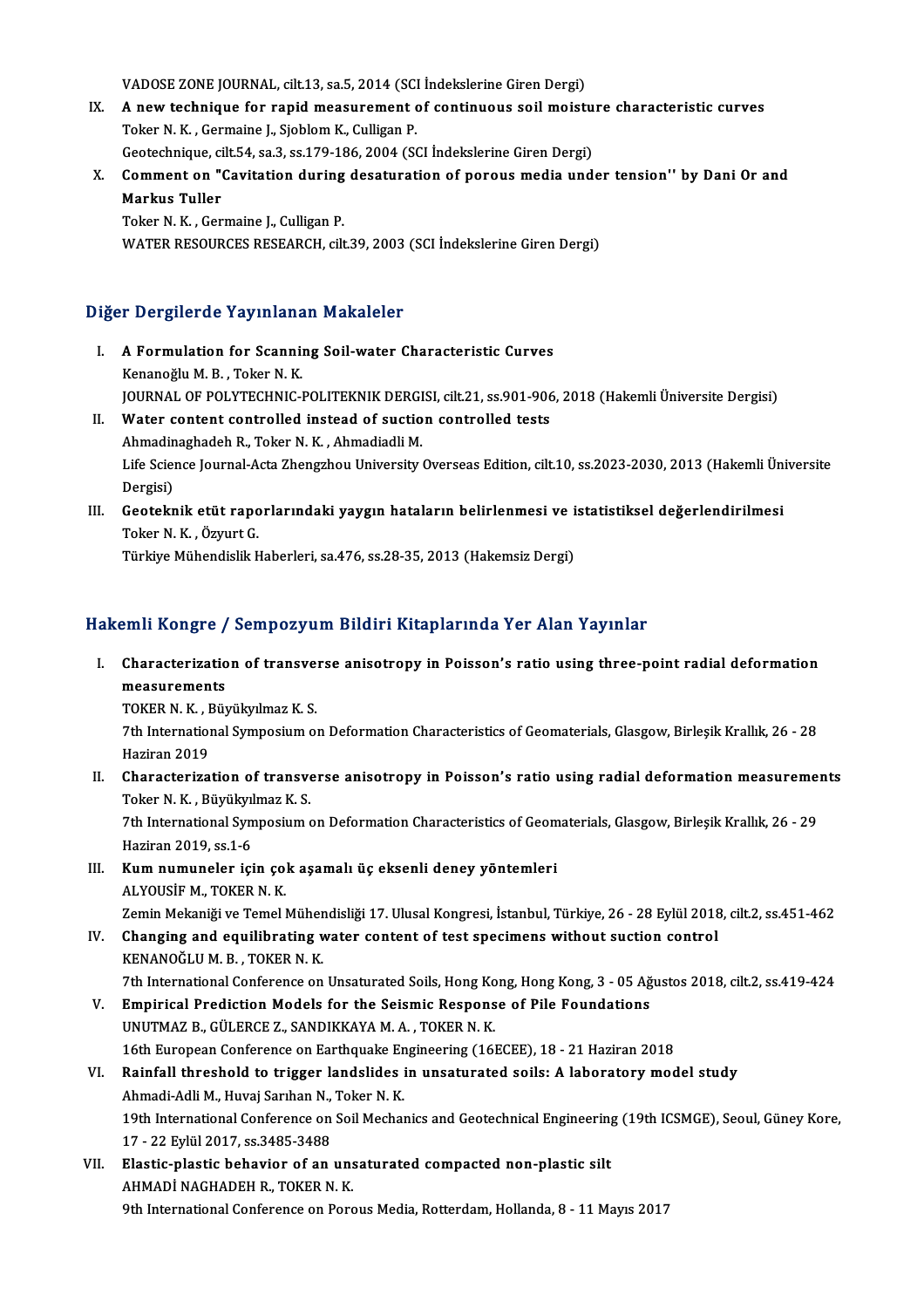| VIII.  | Numerical simulation of rainfall-induced landslides considering hysteresis and scanning soil-water<br>characteristic curves                               |
|--------|-----------------------------------------------------------------------------------------------------------------------------------------------------------|
|        | KENANOĞLU M. B., TOKER N. K.                                                                                                                              |
|        | 9th International Conference on Porous Media, 8 - 11 Mayıs 2017                                                                                           |
| IX.    | Suya doygun olmayan yamaçlarda yağmurla oluşan heyelanlar ve erken uyarı                                                                                  |
|        | Huvaj Sarıhan N., Ahmadiadli M., Toker N. K.                                                                                                              |
|        | Ulusal Heyelan Sempozyumu, Ankara, Türkiye, 27 - 29 Nisan 2016                                                                                            |
| Х.     | Yağmurla Tetiklenen Heyelanların Önceden Tahmini: Bir Laboratuvar Model Çalışması                                                                         |
|        | Ahmadi-Adli M., Huvaj Sarıhan N., Toker N. K.                                                                                                             |
|        | 6. Geoteknik Sempoyumu, Adana, Türkiye, 26 - 27 Kasım 2015, cilt.1, ss.1-10                                                                               |
| XI.    | Sensitivity of rainfall threshold to unsaturated material properties                                                                                      |
|        | Huvaj Sarıhan N., Kenanoğlu M. B., Ahmadiadli M., Toker N. K.                                                                                             |
|        | 4th Italian Workshop on Landslides, Naples, İtalya, 23 - 25 Kasım 2015                                                                                    |
| XII.   | An analytical approach to link effective stress shear strength and moisture at the micro scale                                                            |
|        | TOKER N. K., GERMAINE J. T., CULLIGAN P. J.                                                                                                               |
|        | SIAM Conference on Mathematical and Computational Issues in the Geosciences, San-Francisco, Amerika Birleşik                                              |
|        | Devletleri, 29 Haziran - 02 Temmuz 2015, ss 127-128                                                                                                       |
| XIII.  | Effects of the size of particles on rainfall-induced slope instability in granular soils                                                                  |
|        | Ahmad-Adli M., Huvaj N., Kartal Toker N. K.                                                                                                               |
|        | 2014 Congress on Geo-Characterization and Modeling for Sustainability, Geo-Congress 2014, Atlanta, GA, Amerika                                            |
|        | Birleşik Devletleri, 23 - 26 Şubat 2014, ss.4027-4036                                                                                                     |
| XIV.   | Effects of the size of particles on rainfall induced slope instability in granular soils                                                                  |
|        | Ahmadi-Adli M., Huvaj Sarıhan N., Toker N. K.                                                                                                             |
|        | ASCE Geo-Congress 2014, Geotechnical Special Publication 234: Geo-Characterization And Modeling For                                                       |
|        | Sustainability, Georgia, Amerika Birleşik Devletleri, 23 - 26 Şubat 2014, cilt.1, ss.4027-4036                                                            |
| XV.    | Prediction of seepage and slope stability in a flume test and an experimental field case                                                                  |
|        | Ahmadi-Adli M., Toker N. K., Huvaj N.                                                                                                                     |
|        | 3rd Italian Workshop on Landslides (IWL) - Hydrological Response of Slopes through Physical Experiments, Field                                            |
|        | Monitoring and Mathematical Modeling, Naples, Italya, 23 - 24 Ekim 2013, cilt.9, ss.189-194                                                               |
| XVI.   | Numerical comparison of retaining system behavior for a deep excavation case with and without                                                             |
|        | ground improvement                                                                                                                                        |
|        | MAGHSOUDLOO A., AHMADINAGHADEH R., TOKER N. K.<br>International Conference on Ground Improvement and Ground Control, Wollongong, Avustralya, 30 Ekim - 02 |
|        | <b>Kasım 2012</b>                                                                                                                                         |
| XVII.  | Rainfall triggered landslides in unsaturated soils A numerical sensitivity analysis                                                                       |
|        | Ahmadiadli M., Huvaj Sarıhan N., Toker N. K.                                                                                                              |
|        | 10th International Congress on Advances in Civil Engineering, Ankara, Türkiye, 17 - 19 Ekim 2012                                                          |
| XVIII. | Water content variability of unsaturated soil specimens in conventional strength tests                                                                    |
|        | AHMADİNAGHADEH R., TOKER N. K., AHMADİADLİ M.                                                                                                             |
|        | 10th International Congress on Advances in Civil Engineering, Ankara, Türkiye, 17 - 19 Ekim 2012                                                          |
| XIX.   | Geoteknik etüt raporlarındaki yaygın hataların belirlenmesi ve istatistiksel değerlendirilmesi                                                            |
|        | Özyurt G., TOKER N. K.                                                                                                                                    |
|        | Zemin Mekaniği ve Temel Mühendisliği Ondördüncü Ulusal Kongresi, Isparta, Türkiye, 4 - 05 Ekim 2012, cilt.2,                                              |
|        | ss 517-526                                                                                                                                                |
| XX.    | Comparison of formulae for shear strength of unsaturated soils                                                                                            |
|        | ZEHTAB K.H., TOKER N.K., AHMADİADLİ M.                                                                                                                    |
|        | 3rd International Conference on New Developments in Soil Mechanics and Geotechnical Engineering, Lefkoșa,                                                 |
|        | Kıbrıs (Kktc), 28 - 30 Haziran 2012                                                                                                                       |
| XXI.   | Volume change measurement in triaxial testing of unsaturated soils                                                                                        |
|        | AHMADİNAGHADEH R., TOKER N.K.                                                                                                                             |
|        | 3rd International Conference on New Developments in Soil Mechanics and Geotechnical Engineering, Lefkoșa,                                                 |
|        |                                                                                                                                                           |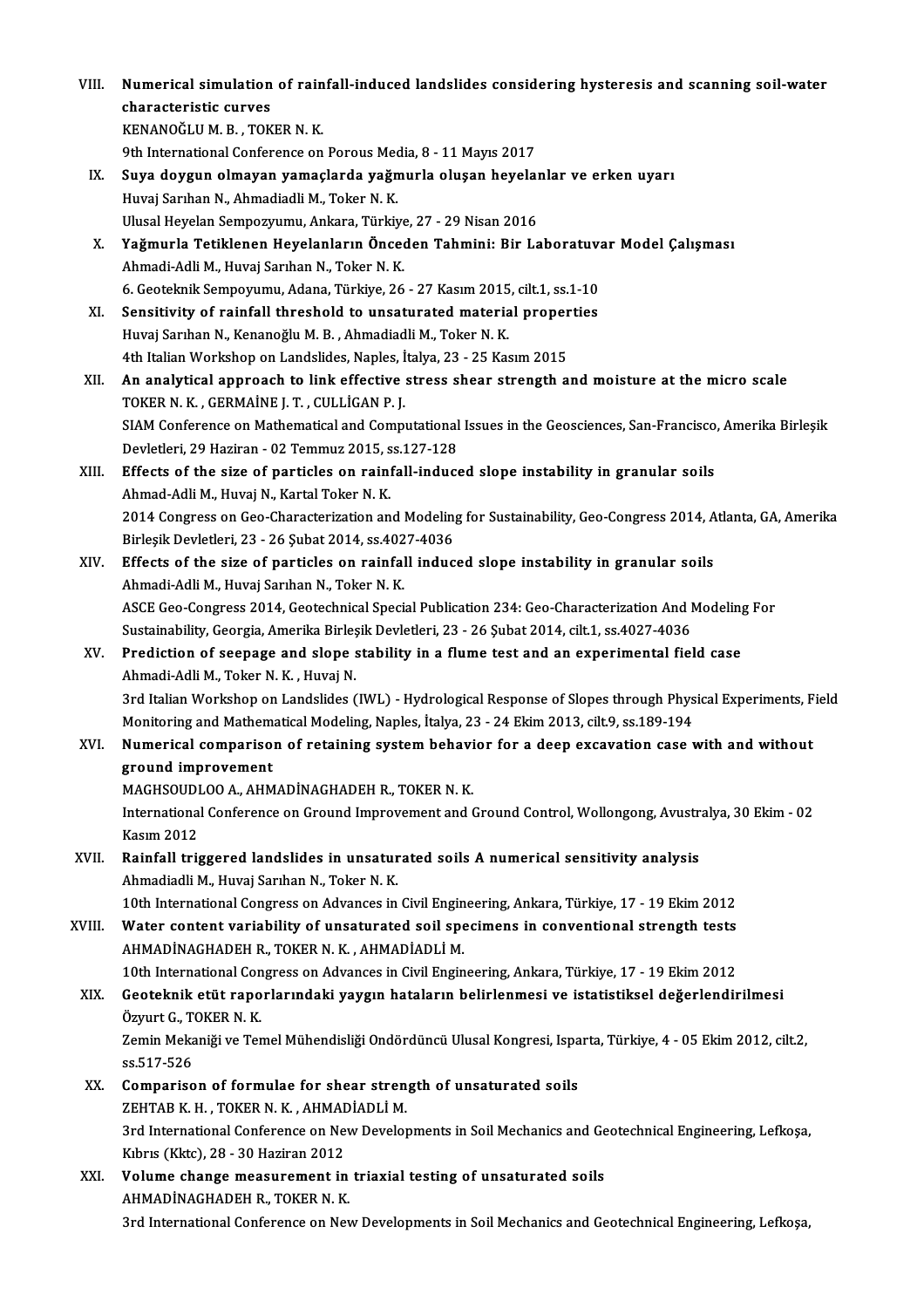Kıbrıs (Kktc), 28 - 30 Haziran 2012<br>Campanisan of safatu fastars ah

- XXII. Comparison of safety factors obtained from limit equilibrium methods and finite element analyses<br>ENGIN V. TOKER N. K. Kıbrıs (Kktc), 28 - 30 F<br>Comparison of safet<br>ENGİN V., TOKER N. K.<br><sup>2nd</sup> International Conf Comparison of safety factors obtained from limit equilibrium methods and finite element analyse<br>ENGİN V., TOKER N. K.<br>3rd International Conference on New Developments in Soil Mechanics and Geotechnical Engineering, Lefkoşa ENGİN V., TOKER N. K.<br>3rd International Conference on Ne<br>Kıbrıs (Kktc), 28 - 30 Haziran 2012<br>Comnarative study of soil water
- Kibris (Kktc), 28 30 Haziran 2012<br>XXIII. Comparative study of soil water characteristic curve prediction methods Kıbrıs (Kktc), 28 - 30 Haziran 2012<br>**Comparative study of soil water characteristic curv**<br>Ahmadiadli M., Huvaj Sarıhan N., Toker N. K. , Kürkçü M. G.<br><sup>2rd International Conference on New Developments in Soi</sup> 3rd International Conference on New Developments in Soil Mechanics and Geotechnical Engineering, Lefkoşa,<br>Kıbrıs (Kktc), 28 - 30 Haziran 2012 Ahmadiadli M., Huvaj Sarıhan N., Tol<br>3rd International Conference on Ne<br>Kıbrıs (Kktc), 28 - 30 Haziran 2012<br>Painfall triggered landalides in : 3rd International Conference on New Developments in Soil Mechanics and Geotechnical Engineering, Lef<br>Kibris (Kktc), 28 - 30 Haziran 2012<br>XXIV. Rainfall triggered landslides in unsaturated soils a numerical sensitivity anal
- Kibris (Kkto<br>Rainfall tri<br>threshold<br>Ahmodiadli Rainfall triggered landslides in unsatur<br>threshold<br>Ahmadiadli M., Huvaj Sarıhan N., Toker N. K.<br>Coneral Assembly 2012 of the European Ces threshold<br>Ahmadiadli M., Huvaj Sarıhan N., Toker N. K.<br>General Assembly 2012 of the European Geosciences Union, Vienna, Avusturya, 22 - 27 Nisan 2012

Ahmadiadli M., Huvaj Sarıhan N., Toker N. K.<br>General Assembly 2012 of the European Geosciences Union, Vienna, *I*<br>XXV. Metro tünellerinin yanında ankrajlı derin kazı iksası tasarımı<br>TOKER N. K. ÖZLÜ R. MACHSOUDLOO A. AHMAD General Assembly 2012 of the European Geosciences Union, Vienn<br>Metro tünellerinin yanında ankrajlı derin kazı iksası tasarı<br>TOKER N. K. , ÖZLÜP., MAGHSOUDLOO A., AHMADİ NAGHADEH R.<br>Pref <sup>İsmat</sup> Ordemir'i Anma Tenlantsı ve Metro tünellerinin yanında ankrajlı derin kazı iksası tasarımı<br>TOKER N. K. , ÖZLÜ P., MAGHSOUDLOO A., AHMADİ NAGHADEH R.<br>Prof.İsmet Ordemir'i Anma Toplantısı ve 6. ODTÜ Geoteknik Mühendisliği Sempozyumu, Ankara, Türkiye, 2 70KER N. K. , (<br>Prof.İsmet Orc<br>2011, ss.1-20

## 2011, ss.1-20<br>Diğer Yayınlar

iğer Yayınlar<br>I. Comment on "Cavitation during desaturation of porous media under tension" by Dani Or and Markus<br>Tuller r ray?<br>Comm<br>Tuller<br><sup>Tokor</sup> Comment on "Cavitation during des<br>Tuller<br>Toker N. K. , Germaine J. T. , Culligan P. J.<br>Dižer ss 1205 1207 2002

Tuller<br>Toker N. K. , Germaine J. T. , Culligan P. J.<br>Diğer, ss.1305-1307, 2003

### Desteklenen Projeler

TOKER N.K., TÜBİTAK Projesi, Doygun Olmayan Zeminlerin Statik Davranışlarının Bünyesel Modellenmesi ve Mühendislik Uygulamalarında Kullanımı, 2017 - Devam Ediyor TOKER N. K. , TÜBİTAK Projesi, Doygun Olmayan Zeminlerin Statik Davranışlarının Bünyesel Modellenmesi ve<br>Mühendislik Uygulamalarında Kullanımı, 2017 - Devam Ediyor<br>TOKER N. K. , Yükseköğretim Kurumları Destekli Proje, FEN

Müher<br>TOKEI<br>2016<br>TOKEI TOKER N. K. , Yükseköğretim Kurumları Destekli Proje, FEN BİLİMLERİ ENSTİTÜSÜ/LİSANSÜSTÜ TEZ PROJESİ, 2014 -<br>2016<br>TOKER N. K. , Yükseköğretim Kurumları Destekli Proje, FEN BİLİMLERİ ENSTİTÜSÜ/LİSANSÜSTÜ TEZ PROJESİ, 2014 -

2016<br>TOKEI<br>2014<br>TOKEI TOKER N. K. , Yükseköğretim Kurumları Destekli Proje, FEN BİLİMLERİ ENSTİTÜSÜ/LİSANSÜSTÜ TEZ PROJESİ, 20:<br>2014<br>TOKER N. K. , Diğer Özel Kurumlarca Desteklenen Proje, Bilgisayar Kontrollü Otomatik Üç Eksenli Deney Düzeneği

2014<br>TOKER N. K. , Diğer Özel Kurumlarca Desteklenen Proje, Bilgisayar Kontrollü Otomatik Üç Eksenli Deney Düzeneği<br>Gelştirme, 2013 - 2014 TOKER N. K. , Diğer Özel Kurumlarca Desteklenen Proje, Bilgisayar Kontrollü Otomatik Üç Eksenli Deney Düzeneği<br>Gelştirme, 2013 - 2014<br>TOKER N. K. , AHMAD NAGHADEH R., Yükseköğretim Kurumları Destekli Proje, DOYGUN OLMAYAN

Gelştirme, 2013 - 2014<br>TOKER N. K. , AHMAD NAGHADEH R., Yükseköğretim Kuruml<br>EKSENLI DENEYLERLE BÜNYE MODELLEMESI, 2013 - 2013

## Bilimsel Kuruluşlardaki Üyelikler / Görevler<br>Bilimsel Kuruluşlardaki Üyelikler / Görevler

Bilimsel Kuruluşlardaki Üyelikler / Görevler<br>ISSMGE Technical Committee 106 - Unsaturated Soils, Bilim Kurulu Üyesi, 2018 - Devam Ediyor , Birleşik Krallık<br>ISSMGE Technical Committee 101 - Laboratory Testing, Bilim Kurulu Birimoor itar arayıar alını oy orintor 7 dörevler<br>ISSMGE Technical Committee 106 - Unsaturated Soils, Bilim Kurulu Üyesi, 2018 - Devam Ediyor , Birleşik Krallık<br>ISSMGE Technical Committee 101 - Laboratory Testing, Bilim Ku ISSMGE Technical Committee 101 - Laboratory Testing, Bilim Kurulu Üyesi, 2018 - Devam Ediyor , Birleşik Krallık<br>Bilimsel Hakemlikler

INTERNATIONAL JOURNAL OF GEOMECHANICS, SCI-E Kapsamındaki Dergi, Ekim 2019 PHIMIST HANDMINIST<br>INTERNATIONAL JOURNAL OF GEOMECHANICS, SCI-E Kapsamındaki Dergi, Ekim 201<br>PHYSICS AND CHEMISTRY OF THE EARTH, SCI-E Kapsamındaki Dergi, Ağustos 2019<br>INTERNATIONAL JOURNAL OF GEOMECHANICS, SCI-E Kapsamınd INTERNATIONAL JOURNAL OF GEOMECHANICS, SCI-E Kapsamındaki Dergi, Ekim 2019<br>PHYSICS AND CHEMISTRY OF THE EARTH, SCI-E Kapsamındaki Dergi, Ağustos 2019<br>INTERNATIONAL JOURNAL OF GEOMECHANICS, SCI-E Kapsamındaki Dergi, Haziran